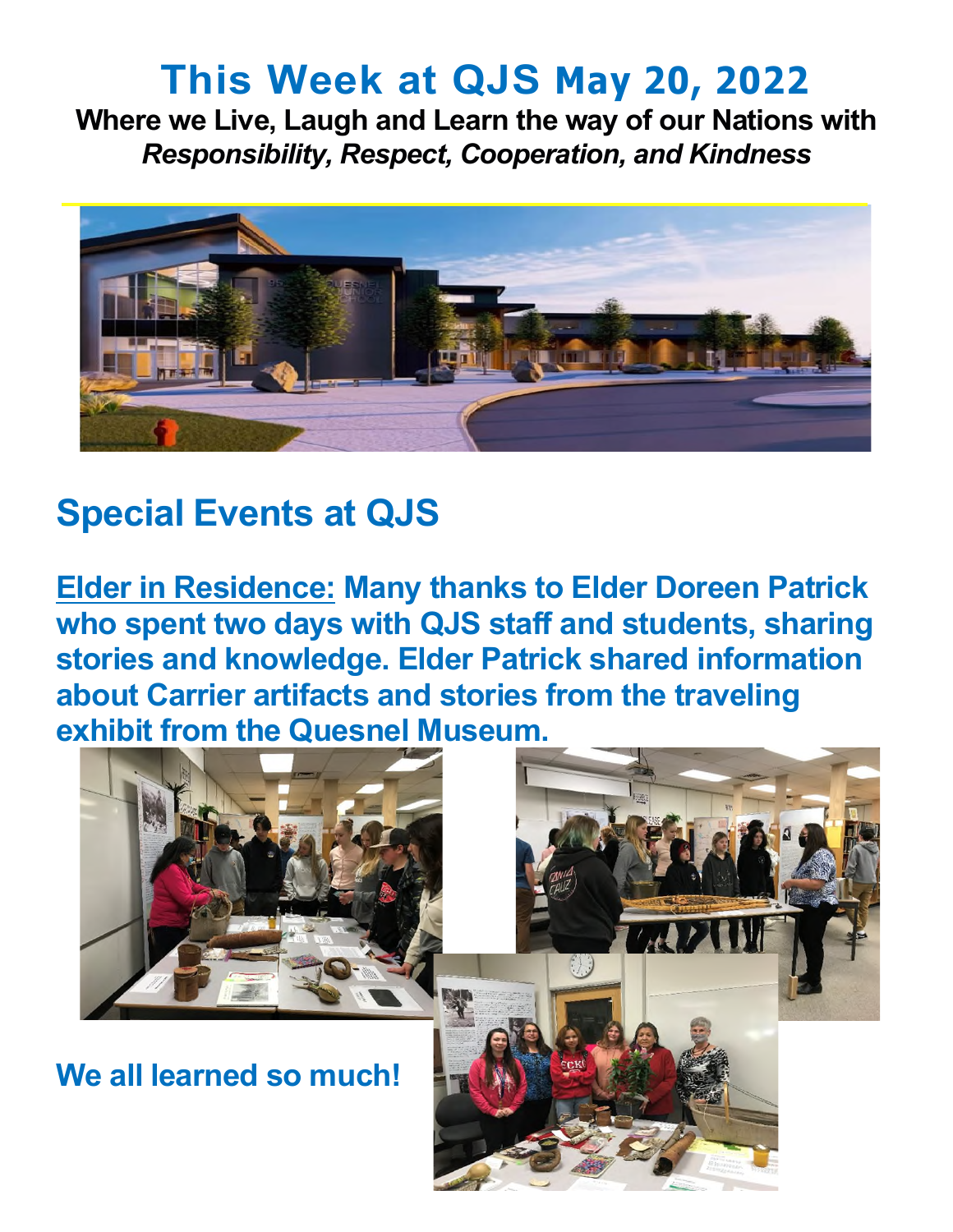**First Annual 215 Memorial Walk: Walk with us in the footsteps of the ancestors (Orange Shirts Encouraged)** 

**QJS will host our first annual walk to honor and remember those students who did not come home from their Indian Residential Schools.** 

**Since the original finding of the 215 student graves at the Kamloops Residential School, thousands of children have been found. Students and staff from Ecole Red Bluff Lhtako, Lakeview, and QJS will gather and remember.** 



**Our walk takes place Friday, May 27th at 10:45.**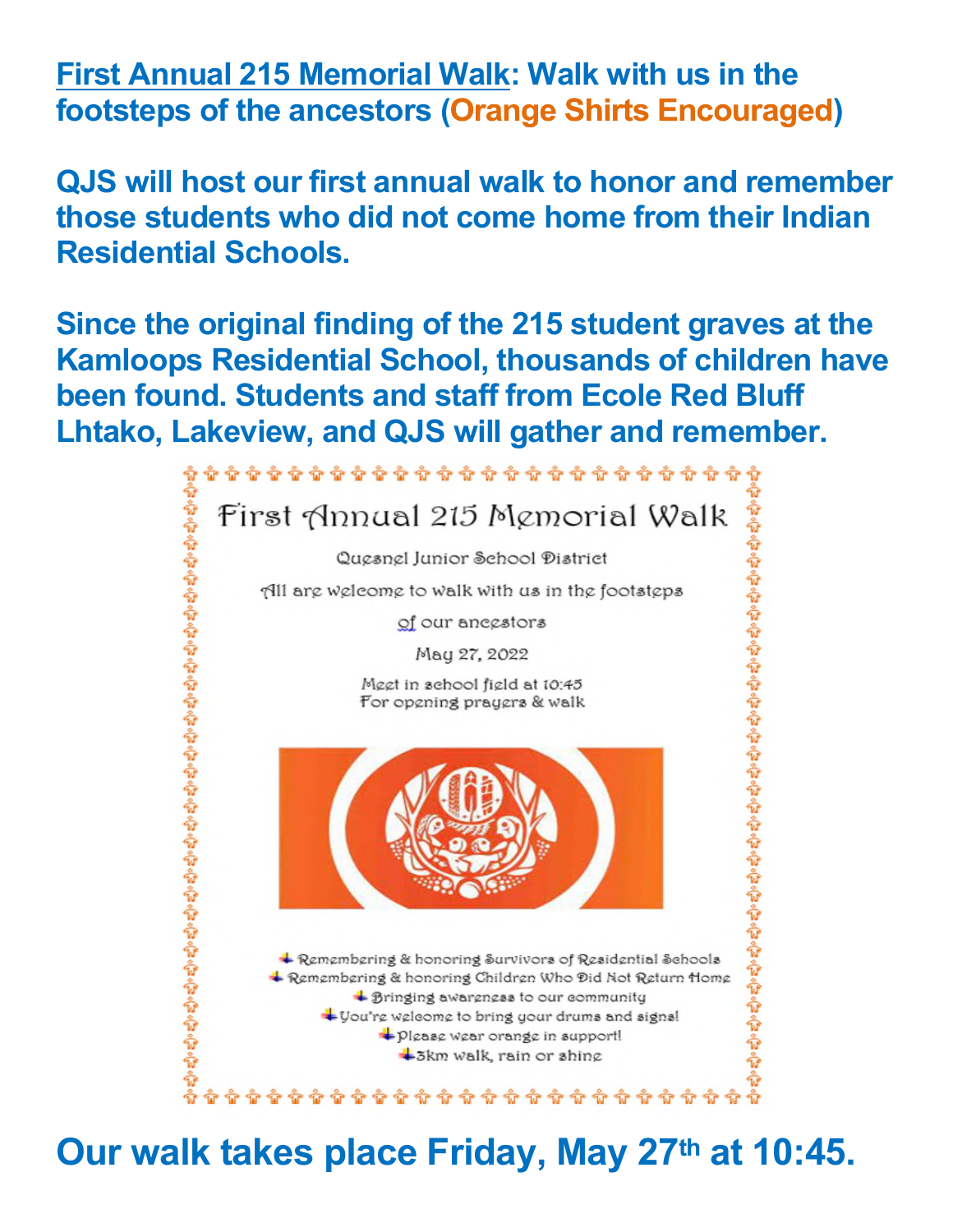# **What's Going On In Classes?**

**Math Contests 2022:** 

**30 Grade 8 students participate in the 2022 Gauss Math Contest. Congratulations all who took on the challenge!** 

**Congratulations to the QJS grade 9 students who wrote the Pascal Math Contest – Achieving the Zone** 

**Championship Award** 



#### **Special Congratulations to Malachi Ganes – Medal winner Pascal Math Contest**

**Decon Bolton - Medal winner Fermat Math Contest** 

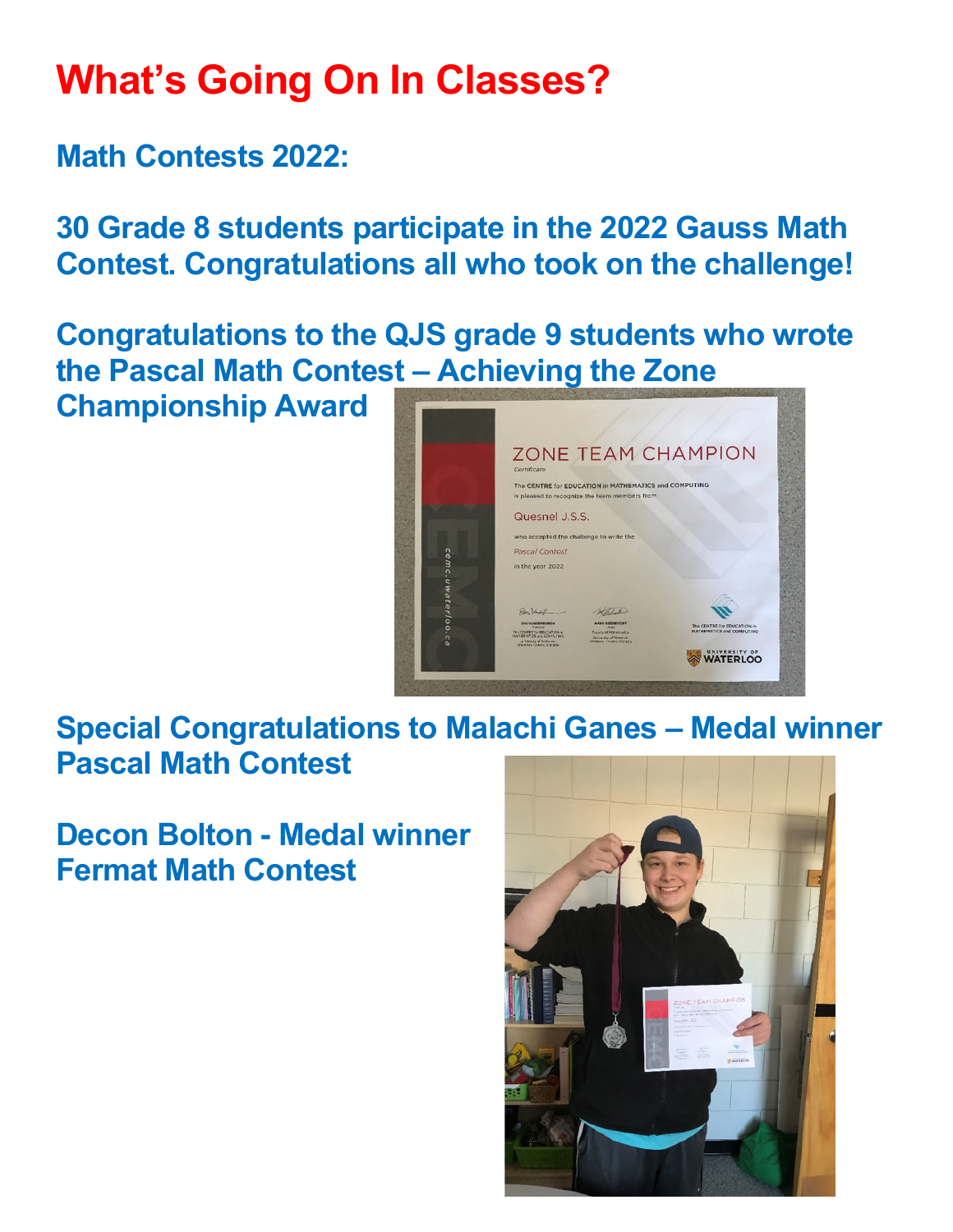#### **Mask and Prop Making in Drama Tech Classes**





**A giant tooth brush creation** 



**Wood Working Excellence** 

**Quality Projects fit for gifts and back yard beauty!**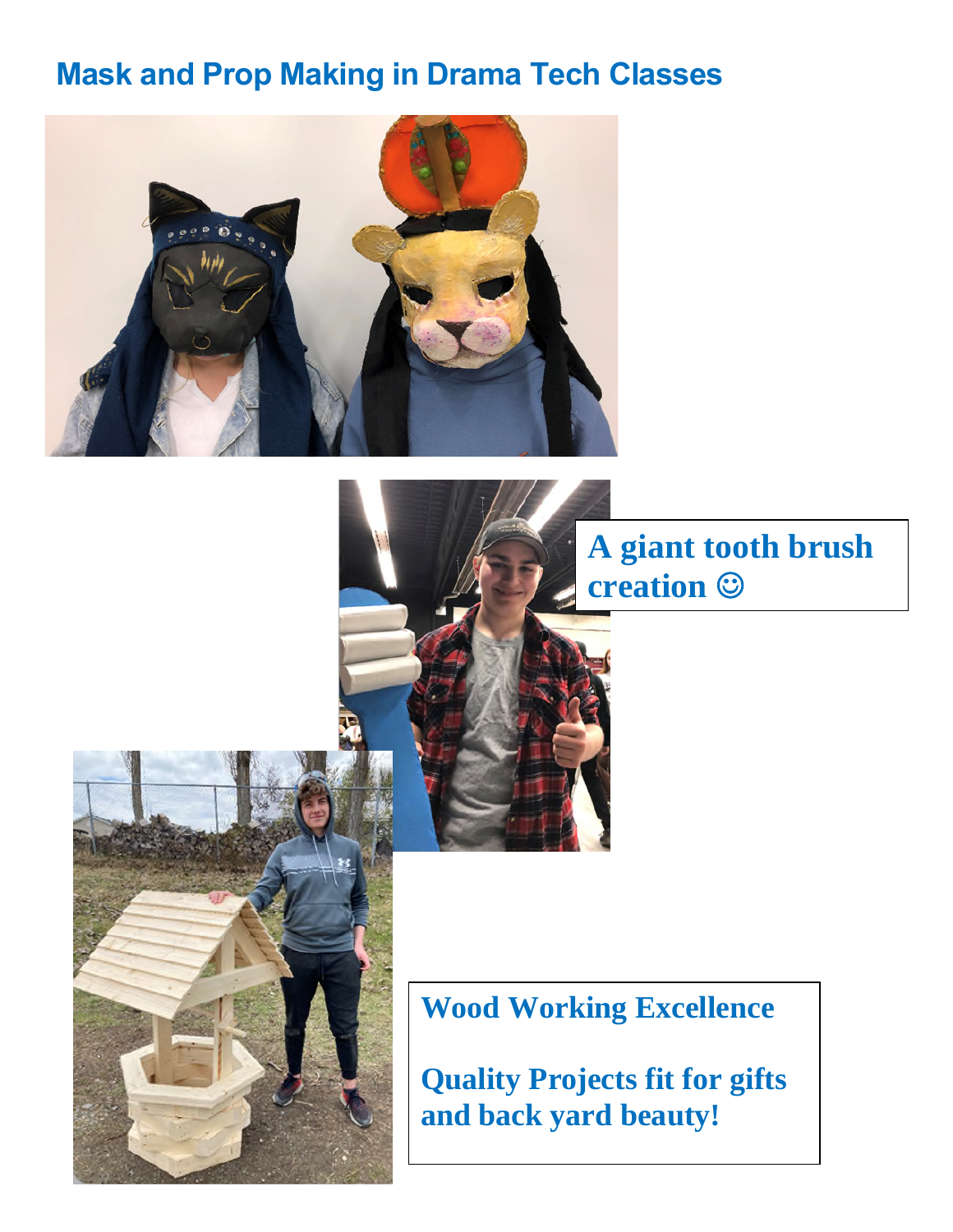

## **QJS 3.0 – Update on the New School**

**Last day for QJS students is Wednesday, June 22, 2022. Moving out from QJS 2.0 days are after student leave, June 23- 29. The setup of the school and classrooms will be completed at the end of the summer, to allow for construction to continue over the summer break.** 

**We will do our student orientations for new grade 8 students in the fall, and we have a plan for that. Stay tuned for more information in later in June and August.** 

**Final Term Report Cards:** 

**~ A plan is in place and will be communicated in June (available on the portal or can be picked up: dates and process to be announced)** 



Nuts & Scents Free School



**Agriculture in the Classroom (an ongoing part of our school)** 



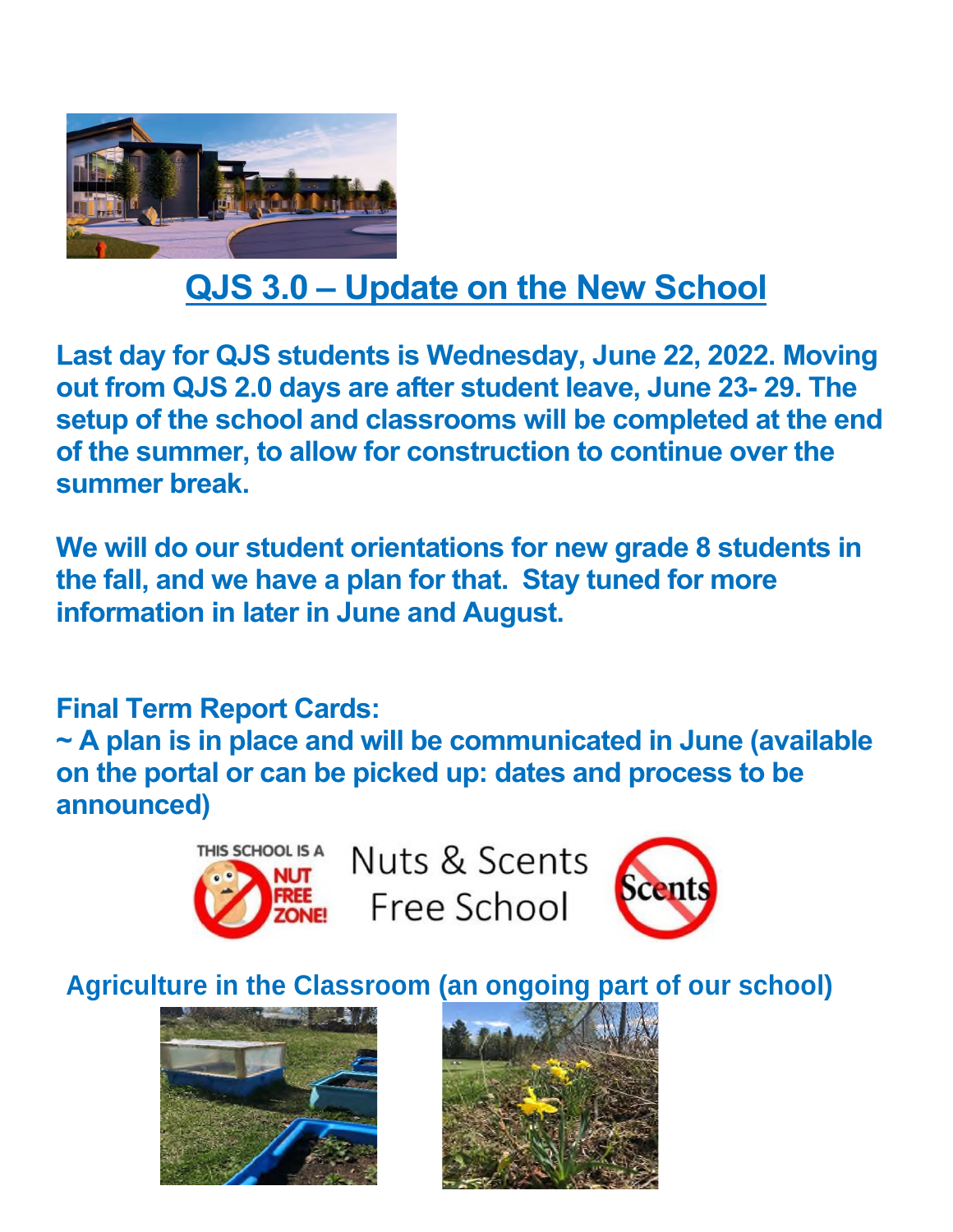

### **NEW: IN THE PARENT'S CORNER Information for Parents**

*\*Helpful links and information* 

#### **Important Bussing Information**



**School District #28 (Quesnel) Transportation Department** 1120 North Fraser Drive Quesnel, BC V2J 1Z9<br>Phone: (250)992-8361. Fax: (250)992-3547

May 16, 2022

To the parents and student riders of School District #28 buses,

We are excited to announce the introduction of Tyler Drive technology on our school buses with the system beginning full operation May 30, 2022.

The Tyler Drive systems include GPS software, a mobile data terminal and an ID card reader located near the bus drivers. This system provides our drivers with turn-by-turn directions to each stop on our bus routes and monitors student ridership in real-time.

Student ID cards with holders and backpack attachment straps have been distributed to schools for our registered bus riders. Students will scan their ID card each time they enter and exit their bus. If they forget or misplace their ID badge, drivers can register them manually on the mobile data terminal. At each bus stop, the mobile data terminal displays the names and photos of the students who are registered as boarding or exiting at that stop.

The ID cards use RFID technology, and contain no personal information about the student other than their names and student ID numbers which are printed on the outside. The students will reuse their cards each year. If a student misplaces or damages their ID cards, they can be replaced at a cost of \$5 per card.

Please ensure that any changes in address or busing information is communicated to the Transportation Department via phone (250)992-8361 or email: transportation@sd28.bc.ca We will update our records to avoid students being denied access to a bus they are not registered for.

We thank the students for their patience over the last few years with our use of a manual attendance system.

Sincerely,

**Trevor Howe Transportation Supervisor**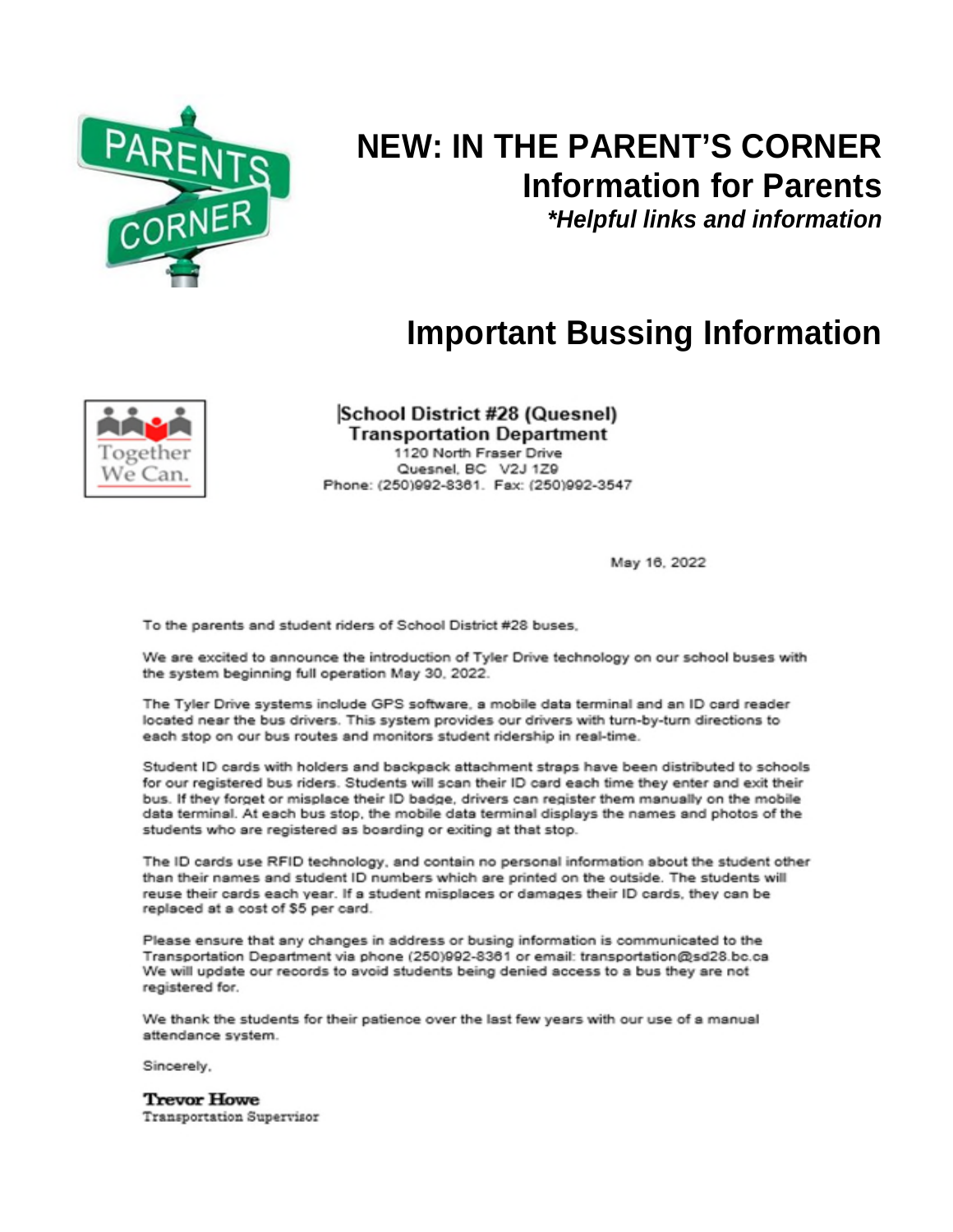The UBC Summer Science Program is back! We have extended our deadline to apply to **May 31st at 11:59PM!**

*SSP is an exciting opportunity for Indigenous students entering grades 9 to 12*. It offers culturally relevant and holistic learning and promotes the pursuit of postsecondary education particularly in the science and health fields.

Students in past years have explored subjects like biology, engineering, and health sciences facilitated by various UBC faculty members and students, and primarily from Indigenous perspectives. SSP also hosts workshops on UBC campus and across Vancouver, including the UBC Farm, Jericho beach, and the Vancouver Aquarium! An important component of SSP is the daily teachings offered by Elders involved in the program, as well as other Indigenous facilitators leading cultural activities.

The program length is one week per student with a one-time fee of **\$200**. With that, the SSP staff will cover the student's travel, accommodation, and meals! SSP will host students entering grades 11 and 12 from **July 10th to 16th**, and grades 9 and 10 from **July 17th to 23rd** .

Anyone interested is strongly encouraged to visit our website, or email [summer.science@ubc.ca](mailto:summer.science@ubc.ca) for more information!

**Apply here: [https://health.aboriginal.ubc.ca/programming/summer](https://health.aboriginal.ubc.ca/programming/summer-science/summer-science-application/)[science/summer-science-application/](https://health.aboriginal.ubc.ca/programming/summer-science/summer-science-application/)**

# **Upcoming Dates to Note!**

**June 3 Non-Instruction Day (no school for students) Last district lunch for the school year on June 17th Last day for school cafeteria, Wednesday, June 22nd June 22nd Last day for students June 29th Report Cards posted and available for pick up**